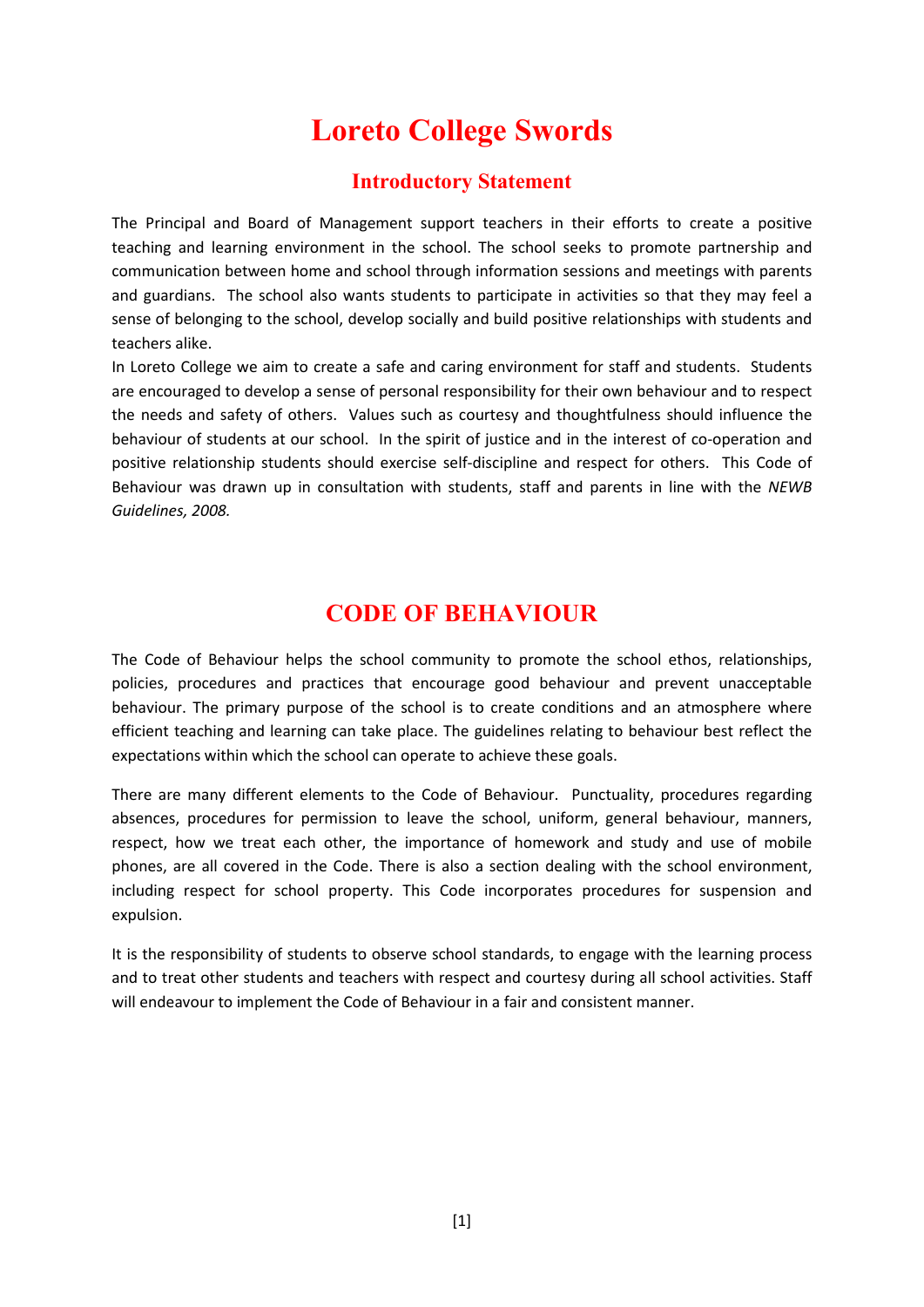# **Our Values**

Underpinning the ideal of good behaviour is the value of respect. In **Loreto College, Swords** we place particular emphasis on:

- **1. Respect for Loreto ethos and tradition**
- **2. Respect for ourselves and wider school community**
- **3. Respect for our school and its environment**

### **1. Showing respect for Loreto ethos and tradition means that:**

- a) I respect the Catholic ethos of our school
- b) I respect all denominations and traditions equally

### **2.A Showing respect for myself means that:**

- a) I develop my talents to the best of my ability.
- b) I behave myself properly in school and follow instructions issued by staff members.
- c) I develop a sense of personal responsibility. This means that I am organised and have all materials necessary to work in school, have homework completed and I am on time for all my classes each day

### **2.B Showing respect for the wider school community means that:**

I do my work to the best of my ability and allow others to do the same

- **a)** I work quietly and listen to the person speaking at any one time.
- **b)** I sit at my assigned desk and take out my journal, materials, books etc
- **c)** I raise my hand and wait for teacher's attention if I have a question or comment.
- **d)** I enter and leave the classroom in an orderly fashion
- **e)** I walk to the right hand side as I pass other students and also while on the ramps and back stairs. The middle stairs is for students walking downwards only.
- **f)** I only go to my locker at specified times i.e. before and after school and at little and big breaks during the school day
- **g)** I respect everyone and their property and treat others as I would like them to treat me.
- **h)** I recognise and appreciate the role of adults in the school community: I greet them on the corridor and allow them through a doorway before me.
- **i)** I do not tolerate any form of bullying and I follow the school guidelines in relation to protecting those whom I suspect are being bullied (see Anti-Bullying policy)
- **3. Showing respect for our school and its environment means that:**
- **a)** I am in full uniform each day in school and also when travelling to and from school
- **b)** I remain on school premises at all times. I may only leave the school with the permission of my Year Head, Deputy Principal or Principal or at lunchtime with a lunch pass.
- **c)** I must hand in a blue slip and notify the office when leaving.
- **d)** I explain absences from school with a letter from my parents/guardians to my Tutor
- **e)** I follow all break-time and lunchtime regulations.
- **f)** I leave the classroom clean and tidy, I do not eat in any carpeted area and I tidy up after myself at break and lunch times and by placing litter in the bins provided
- **g)** I avoid causing unnecessary work for those who care for the school by avoiding causing litter and not defacing or damaging school property.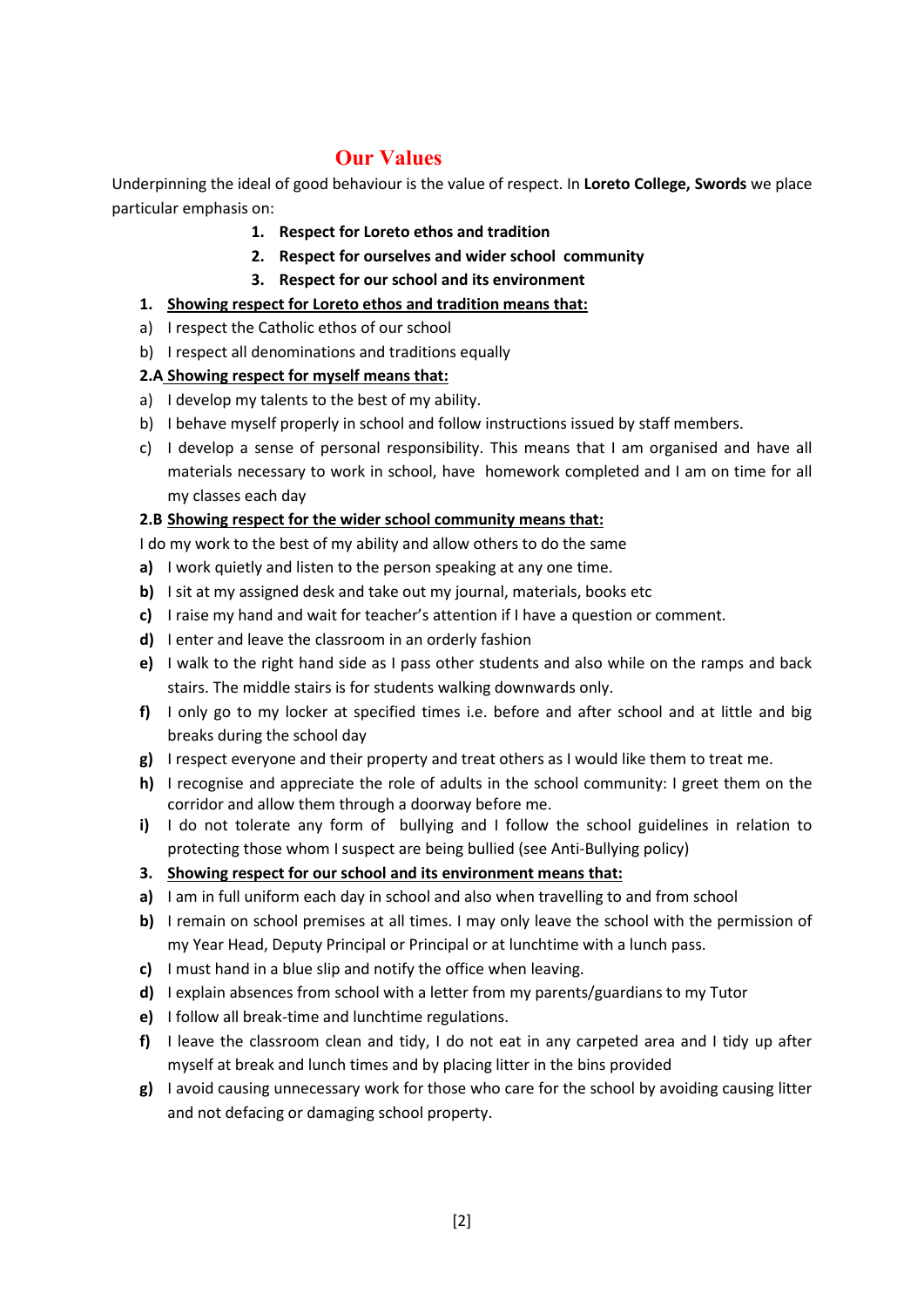# **Our Expectations**

#### **Communicating the Code of Behaviour:**

The school Code of Behaviour is made available to parents at their first meeting in Loreto College and is available from the school website.

The school Code of Behaviour is available to all students in their Homework Journals.

### **The Role of Students:**

- **Take pride** in your school, your school uniform & belongings
- **Work** within the Code of Behaviour
- **Communicate** concerns about student behaviour
- **Take responsibility** for your own behaviour, belongings & safety

#### **The Role of Staff:**

- **Promote** positive behaviour
- **Model** good behaviour
- **Apply** discipline procedures consistently

### **The Role of Parents is to:**

- **Read** the Code of Behaviour
- **Discuss** the school's expectations for good behaviour with their daughter
- **Sign** the Code of Behaviour to show support
- **Attend** Parent /Teacher meetings
- **Communicate** any concerns that may affect student behaviour

### **Procedures for raising a concern about a behaviour matter**

Minor concerns can be addressed by writing a note in the Student Journal.

• Telephone the school (01 8407025) to make an appointment to meet a teacher.

#### **Students should:**

Talk to a teacher.

#### **Attendance**

All students should attend school every day.

- An explanatory note from parents is required if a student is absent from school or is prevented from doing homework for any reason. The absence note should be brought in on the day the student returns to school.
- **If it is felt that the absence will be more than 2 days, parents are asked to telephone the school.**
- The tutor should be given a completed absence note in the journal, detailing the reason for absence.
- The Year Head will contact home if a parent fails to notify the school about a student's absence.
- The school must report absences of 20 days to the Education Welfare Officer (Education Welfare Act 2000)

#### **Leaving School**

- A note in advance to the Year Head is required for permission to leave school to attend medical/dental appointments.
- In the event of a student becoming ill during the school day she is requested to get permission from her teacher to go to her Year Head. If it is felt that the student would benefit by going home the Year Head or office staff will telephone the parents/guardians concerned and will issue a blue slip. The blue slip must be handed into the office before leaving school. In the interest of safety students must be collected from the school building. **Students must not telephone home themselves or leave the school without permission. If a student is not returning or fails to return to school after lunch a parent/guardian is**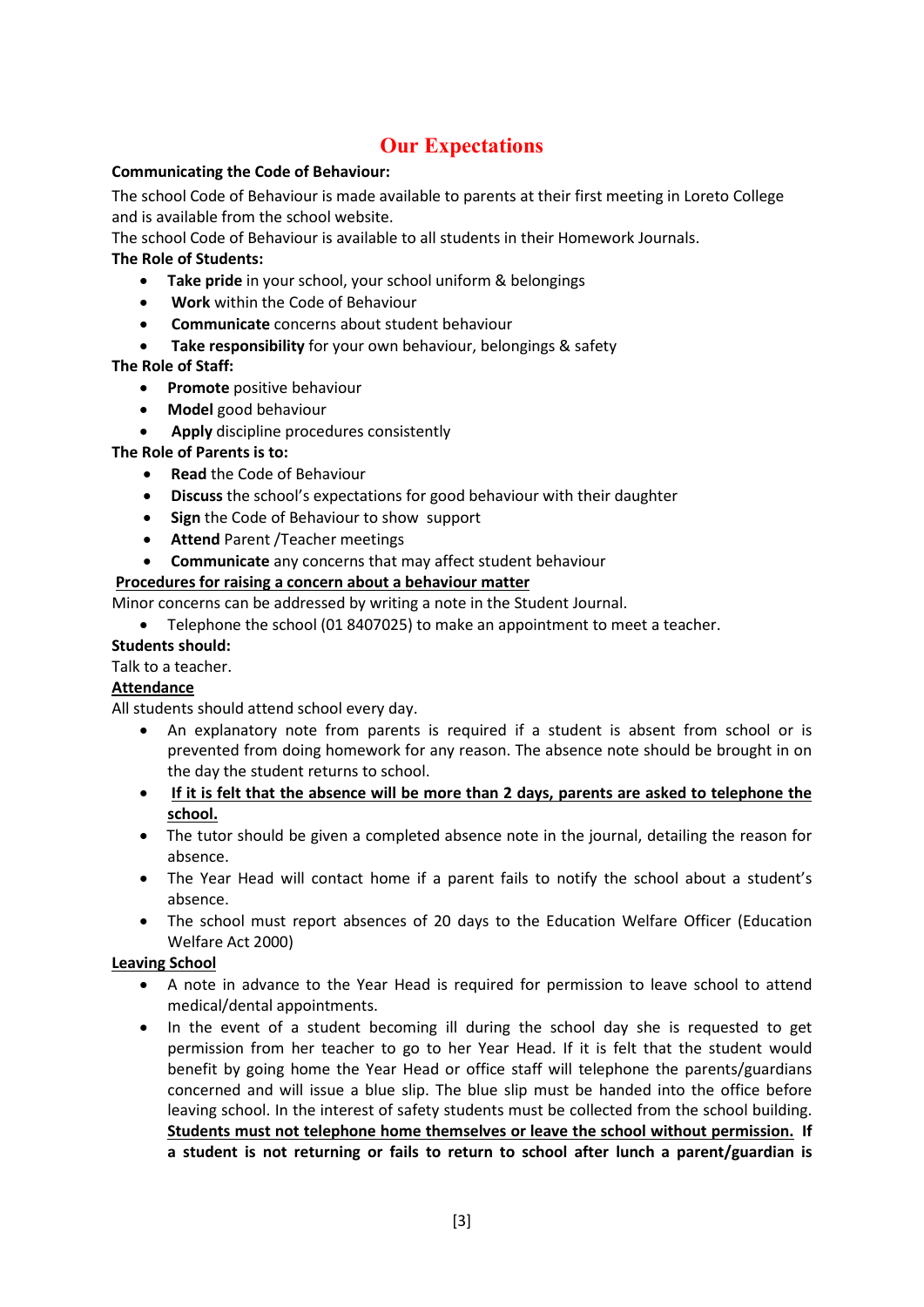**obliged to inform the school concerning the absence by phone on the same afternoon.**  Failure to do so may result in detention or suspension

• Students may be allowed to leave class but only with permission from the teacher of that class. Absence from class without permission may result in detention or suspension.

#### **Punctuality**

Any student who presents herself late to school must sign the late book at the front desk. Notes excusing lateness are to be left in the late box. Two lates in any week (with no explanation),

including lateness to class, will merit detention. Failure to sign the late book may result in detention. **School Journal** 

The journal is the official means of communication between parents/guardians and the school. Students must have the journal at all times in school. The journal must be used appropriately. It may be reviewed by a staff member at any time and parents/guardians are requested to monitor it each week.

#### **Uniform and Appearance**

Students are representing their school when in uniform. The school uniform as listed below must be worn at all times, including going to and from school and also to all school related events, unless otherwise specified. All items **must** be clearly labelled.

#### **Uniform Regulations**

School jumper is green (juniors) or navy (seniors). School skirt is to be worn to the required length. Shoes are to be black/navy, **(not canvas).** Only school scarf and jacket/coat are to be worn to and from school.

#### **Jewellery**

- Maximum of one pair of neat earrings that comply with Health & Safety Regulations
- \* One Watch
- \* Two neat rings
- One bracelet

**Note:** Facial and tongue piercings will not be accepted at any time.

Unconventional hair colouring is not acceptable. Non specified jewellery will be confiscated. Jackets, scarves or hats must not be worn in class or on corridors.

 Excessive face and eye make-up is not acceptable. Nails must be kept short and well groomed. Gel/acrylic nails are not acceptable.

#### **i. PE Uniform**

Students wear PE uniform for PE only. Students change into PE uniform at start of PE class and back to school uniform at end of PE class, unless otherwise instructed. Students may wear PE uniform to school only if PE class is timetabled for 1<sup>st</sup> period, and from school, if P.E is last period of the day.

#### **ii. Match Days**

- If match is in the morning after break time, change at morning break
- If match is in the afternoon, change at lunchtime
- For after school training change at end of day

#### **Lockers and personal belongings**

Students are responsible for their own property and must ensure that the lockers assigned to them are locked. Access to lockers is only permitted at the following times: before school starts, at lunchtimes and after school. Lockers remain the property of the school.

**Students are responsible for all of their own belongings while on the school premises. Loreto College will not be responsible for items lost, stolen or damaged. Students should not bring valuable items to school.** 

#### **School Internet Usage**

Refer to Acceptable User Policy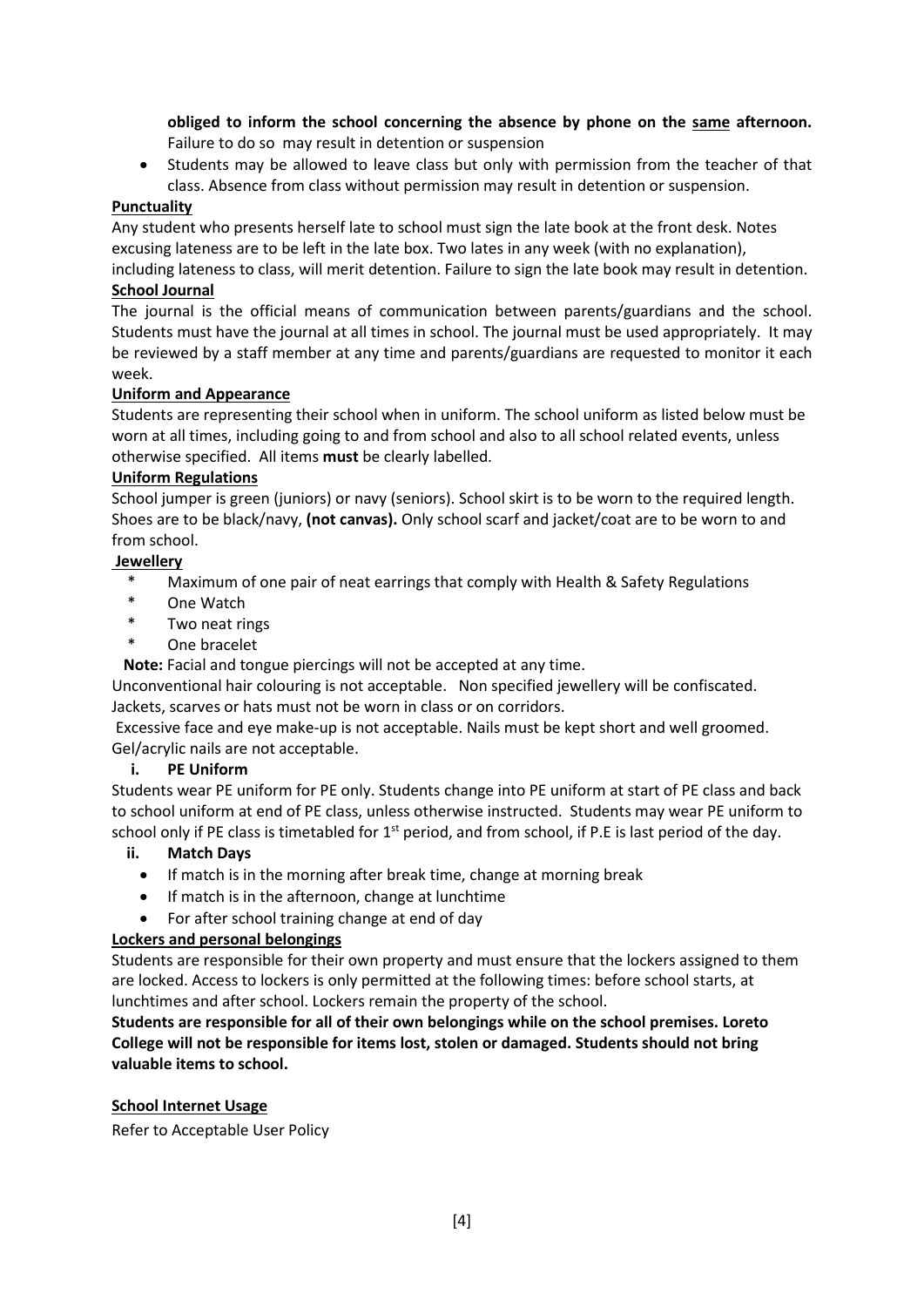#### **\*Prohibited/Restricted Items**

- a) All illegal and recreational substances
- 

b) Alcohol (as per substance use policy)

- c) Tobacco/ ecigarettes
- 
- d) Mobile phones/ipods etc  $\Box$  (as per policy on mobile phones)
- (e) Tippex (bottles)
- (f) Aerosols (spray)
- (g) Chewing Gum
- (h) Any offensive/dangerous items capable of causing injury

### **This list should not be regarded as exhaustive**

Mobile phones should be switched off during class times. Failure to do so may result in the phone being confiscated and returned as per policy on mobile phones.

### **Privacy**

**Circulating, publishing or distributing (including on the internet) material associated with school activities, including but not limited to, material in relation to staff and students, where such circulation undermines, humiliates or causes damage to another person is considered a breach of school discipline and may result in disciplinary action. As part of such disciplinary action, the Board of Management reserves the right to suspend or expel a student or students, where it considers the actions to warrant such sanctions.** 

**Actions, which impede the work of the school or damage the spirit of trust, respect and cooperation, which we seek to create, are subject to sanctions as the need arises.** 

 **At all times the school reserves the right to question any student in relation to any incident. It also reserves the right to view and confiscate if necessary, the contents of a student's locker, bags, and/or to view any items carried by students on their person. This is in the interest of the welfare and health & safety of the entire school community. In the event that it is necessary to execute the right to view/confiscate items, parents/guardians are made aware of the necessity and the situation. This list should not be regarded as exhaustive and the mere fact that a particular matter is not specified in this code will not exonerate a student from blame should there be an infringement of another person's rights.** 

#### **Breaktime/Lunchtime**

- Food is only to be consumed in designated areas
- Eating is forbidden in classrooms, all carpeted areas and during class time
- Bottled water may be consumed in all areas of the school building but drinking is forbidden during class time
- 6<sup>th</sup> year students are allowed to go outside school grounds at lunchtime
- Students with a lunch pass may go home (see notes relating to lunch passes)
	- A clean up rota will be posted weekly which will promote a litter free school.

# **Promoting good behaviour**

We encourage behaviour which is positive and which promotes the values of respect for ourselves and for those around us as defined in our Code of Behaviour. We acknowledge

- good work ethic
- good presentation of work and appropriate behaviour in class
- students being caring or helpful to those around them
- students showing initiative to promote a better school or to help those less well off in our community or in response to national/international events
- students who perform well or who win recognition in their hobbies or chosen sport
- students who perform well in State and school examinations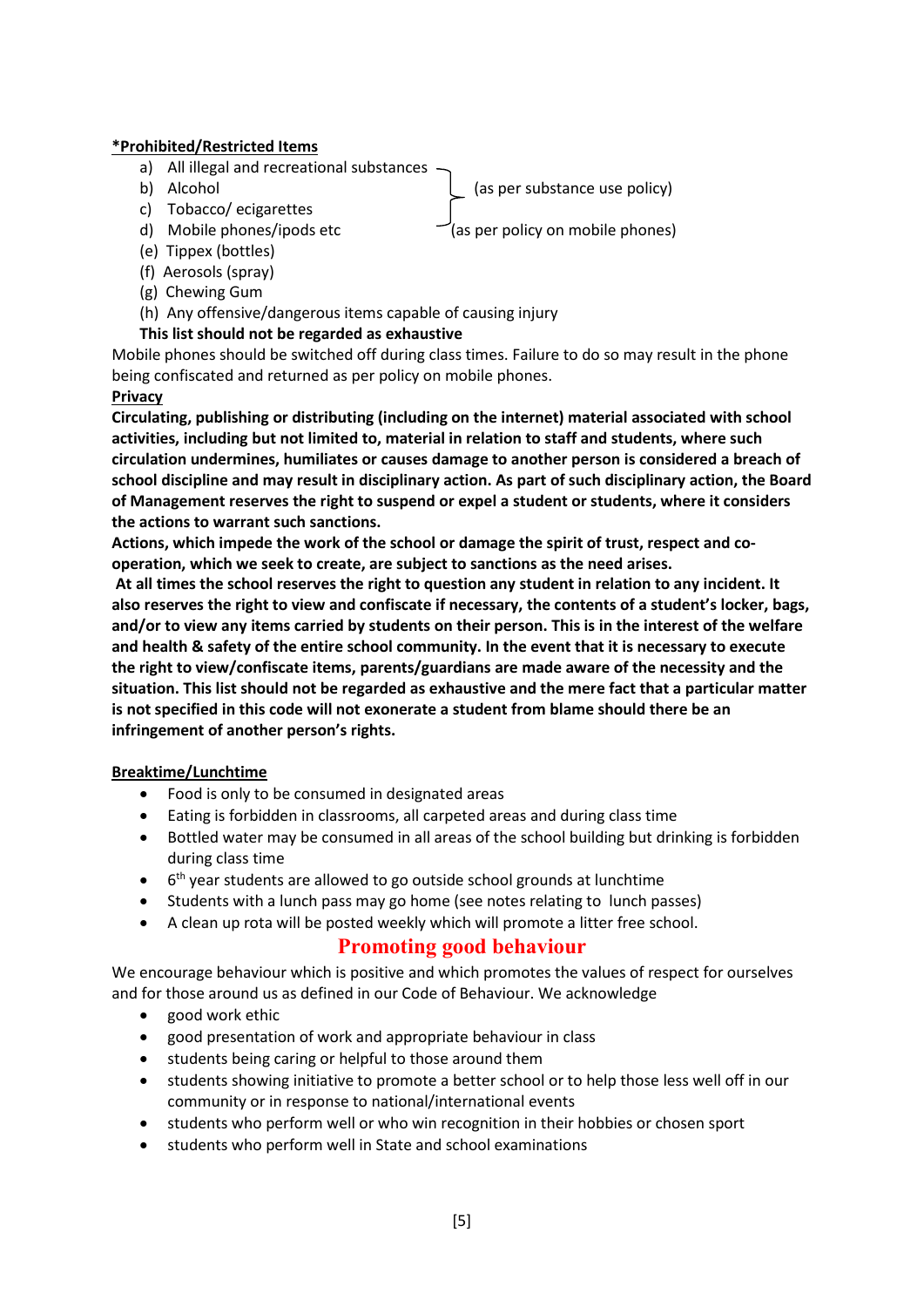The quality of daily interactions both inside and outside the classroom is central to our efforts to promote good behaviour. In addition, the school has in place, a variety of rewards to recognise and mark achievements and efforts across the full range of school activities such as:

- The awarding of certificates and badges at the beginning and end of year as part of formal school recognition events.
- Formal recognition within the school through the  $5<sup>th</sup>$  and  $6<sup>th</sup>$  Year Leadership Committees, the Student Council, by election of class representatives and through membership of the Arts, Sports and Catering Committees and by acting as assistant librarians to help the chief librarian and members of the library committee.
- Invitation to parents to the school for evening displays of students' work, e.g. Transition Year Awards night or for displays of students' artwork and also during the performance of the school concert.
- Where there are related exhibitions or displays, areas of geographical or historical interest or plays, performances and films, students may be brought to these events.
- Photographs and articles relating to achievements will be displayed within the school and these will be sent to local newspapers.
- Speakers or guest artists may also be invited to the school to reinforce students' learning.
- Showing educational DVDs appropriate to their subject area and by playing subject related games or competitions.

### **Peer Support and Education**

Many areas of school life support the development of leadership skills and talents such as:

- The Leadership Committees
- 'Big Sister' programme
- The Student Council
- Morning Prayer group

The school website contains further details of the many groups and extra-curricular activities in our school.

# Responding to inappropriate behaviour

All disciplinary procedures are dealt with in the light of the Loreto ethos. Sanctions imposed are designed to modify behaviour and to assist in the personal development of the student. The aim of the following sanction procedure is to ensure that incidents can be dealt with in a manner which is fair and effective.

**Stage 1.** Each teacher is responsible for discipline within his/her own classroom. Routine reprimanding by the teacher in charge of class will be the general procedure for minor incidents of indiscipline. The teacher may, additionally, depending on the offence, assign extra work and /or relocate the student.

**Stage 2.** If no meaningful improvement occurs the class teacher may bring the matter to the attention of the Year Head who may impose further sanctions e.g. verbal warning, penalty sheet, notify parents, remove student from class, progress report sheet and any other appropriate sanction.

**Stage 3.** Should further disciplinary action be necessary, the Year Head may put student 'on report' and notify parents. The Deputy Principal will be informed.

**Stage 4.** Should it be deemed necessary, parents will be asked to come to the school to discuss their daughter's behaviour with the Deputy Principal and Year Head.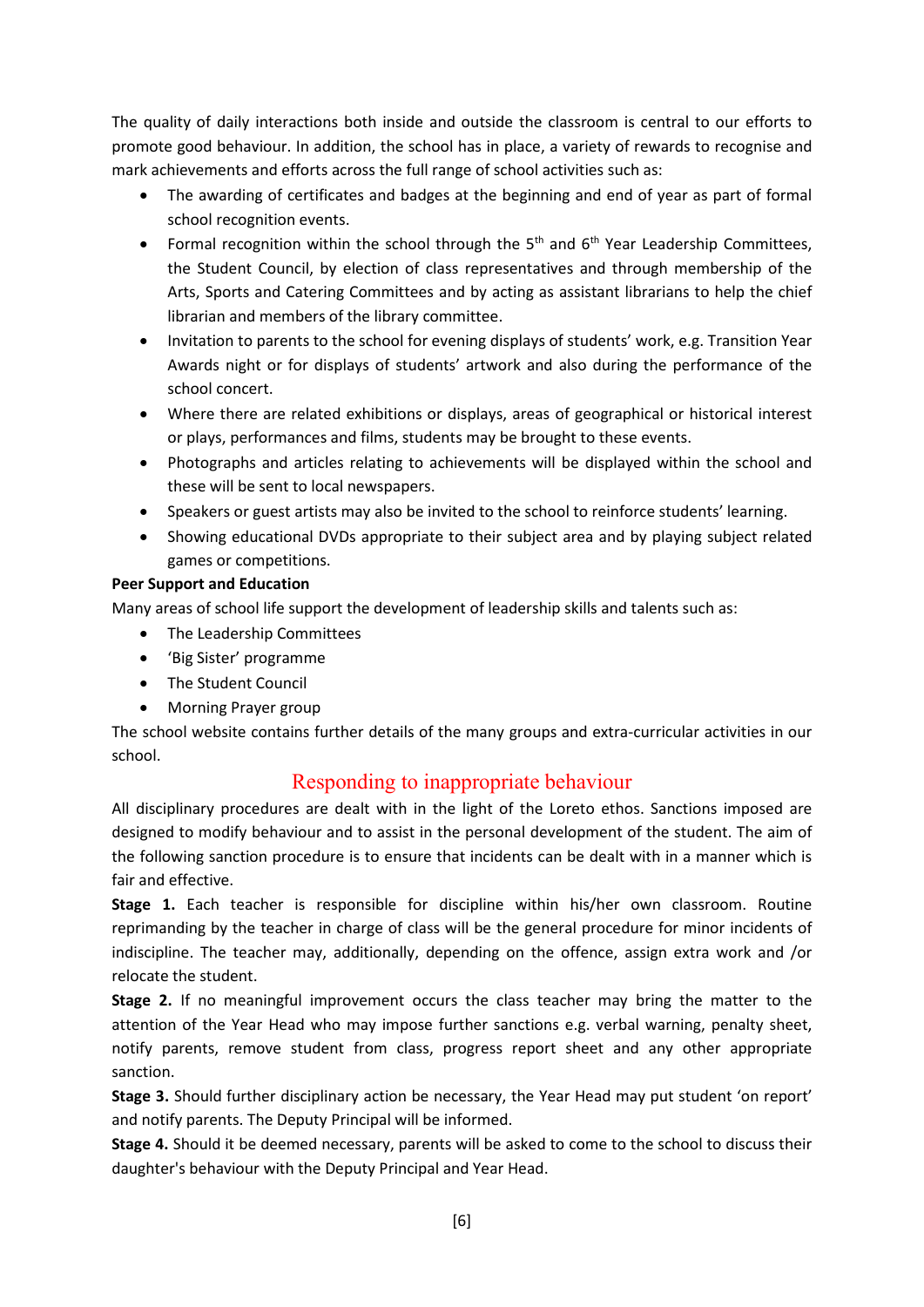**Stage 5**. Further indiscipline may result in the matter being referred to the Principal. The Principal may:

- a. Request the parents to give in writing an undertaking on behalf of the student of future good behaviour
- b. Request a similar undertaking from the student.
- c. Impose written conditions on the student remaining in the school.

A warning will be given that suspension from school could be the next step, should no improvement occur. (Ref: Suspension and Expulsion policy)

#### **The consequences of unacceptable behaviour:**

- Failure to follow staff instructions or to show respect to others may result in a verbal warning, detention or suspension depending on the circumstances.
- Failure to do detention may result in suspension.
- Items listed as forbidden will be confiscated and the student may be suspended or expelled.
- Unacceptable behaviour may result in a student forfeiting a place on a school trip.

### **Procedures for Detention:**

#### **Detention is a serious sanction.**

**After School Detention:** Detention is generally held on Thursdays from 3:20 until 4:20. The Year Head may place a student on Detention. A letter is sent home by the Deputy Principal. Parents are given a minimum of 24 hours' notice.

**Lunchtime Detention:** A teacher may detain a pupil for 20 minutes of lunchtime. Parents/Guardians are given 24 hour notice via the Student Journal.

#### **Related school policies:**

Admissions, Anti-Bullying, Mobile Phones, Harassment & Sexual Harassment, Uniform, Homework, Special Education Needs, Whole School Guidance, Attendance, AUP, Health & Safety. All school policies are based upon this Code of Behaviour.

# **Suspension & Expulsion**

**Suspension** The Board of Management in its procedures on suspension complies with sections 22 & 23 of the Education (Welfare) Act 2000 & complies with section 24 in its policy on expulsion. This policy applies to all partners in the education process, School Management (BOM), teachers, students & parents/guardians & was developed in consultation with all of the above.

**Students aged eighteen years or more:** On occasions when an adult student requests the school to restrict or limit communication with their parents in matters relating to their education, the school authorities will inform the parents/guardians of the student about the change in practice and the reasons.

**Involving the Gardai:** Where allegations of criminal behaviour are made about a student, these will be referred to the Gardai who have responsibility for investigating criminal matters. **Suspension** 

Withdrawal of permission from a pupil to attend school for a specified period of time or pending the completion of a particular event or instruction. Withdrawal from a particular class or subject for a period of time may be used in some circumstances.

**Period of Suspension:** This depends on the severity of the offence but can vary from one to five days.

**Authority to suspend**: The authority to suspend a pupil rests with the school's Board of Management. The Board of Management delegates this authority to the Principal formally and in writing and to the Deputy Principal in the Principal's absence. This authority to suspend is subject to the right of the parents (or of a pupil who is over 18 years) to appeal to the Board of Management. All suspensions are reported to the Board of Management. Under the Education (Welfare) Act, Section 21 the Principal will inform the Educational Welfare Officer in writing if a pupil is suspended for 20 days or more in any academic year.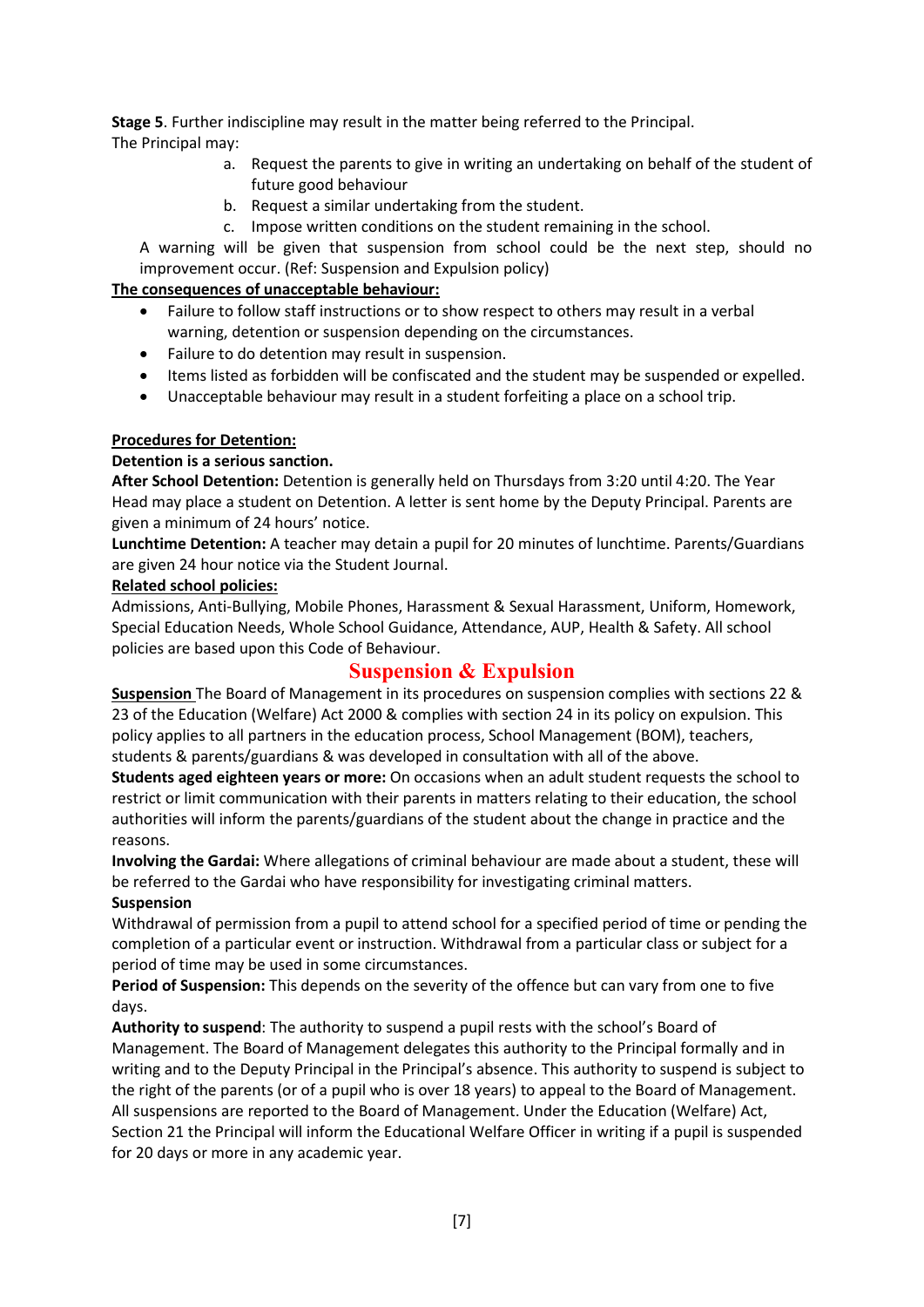#### **Suspension is a serious sanction and is imposed where:**

- Other efforts to resolve a disciplinary situation have failed
- The nature of an incident dictates that the student be removed from the school immediately
- The student has repeated incidents of indiscipline in spite of warnings and counselling by staff.
- The student fails to recognise and submit to legitimate authority.
- The student's behaviour is considered to interfere with the right to learn of other students.
- The student's continued presence in the school constitutes a threat to the safety or welfare of others.
- The student is responsible for serious damage to school property or to the property of others.
- The student fails to do detention or fails to sign the late book.

Actions, which impede the work of the school or damage the spirit of trust, respect and cooperation, which we seek to create, are subject to suspension.

**Automatic Suspension:** The following behaviours may incur an 'Automatic' suspension

- The student's behaviour is a persistent cause of significant disruption to the learning of others or to the teaching process
- The student's continued presence in the school constitutes a real and significant threat to safety
- The student is found to be fighting, smoking, using inappropriate language to a member of staff, interfering with a fire extinguisher or fire alarm.
- The student is responsible for serious damage to property.
- The student fails to turn up to Detention.
- The student possesses any kind of weapon or dangerous implement.
- Theft of school property or property belonging to staff or students.

**Suspension during a State examination:** Suspension during a State examination will only be used where it is approved by the Board of Management and where there is:

- a threat to good order in the conduct of the examination
- a threat to the safety of other students and personnel
- a threat to the right of other students to do their examination in a calm atmosphere.

**Suspension procedure:** Fair procedures will be followed in the investigation and decision-making process in line with the Education Welfare Act 2000 & the *NEWB Guidelines.* These concern the right to be heard and the right to impartiality.

The school recognises the serious nature of the sanction of suspension and this seriousness is reflected in the school's procedures. Parents and student will be given an opportunity to respond before the decision to suspend is made and before any sanction is imposed. In the case of an automatic suspension a formal investigation will immediately follow the imposition of the suspension. Parents/Guardians are contacted directly either by telephone or by letter or both to inform them in respect of a suspension. Parents are informed, in writing of:

- the reasons for the suspension and the period of the suspension
- the requirements and arrangements for returning to school which must be fulfilled to gain reinstatement (e.g. parents and students will be asked to reaffirm their commitment to the Code of Behaviour)
- their right to appeal the decision to suspend to the Board of Management
- the procedures to be followed in making such an appeal
- the right to appeal to the Secretary General of the DES under Section 29 of the Education Act.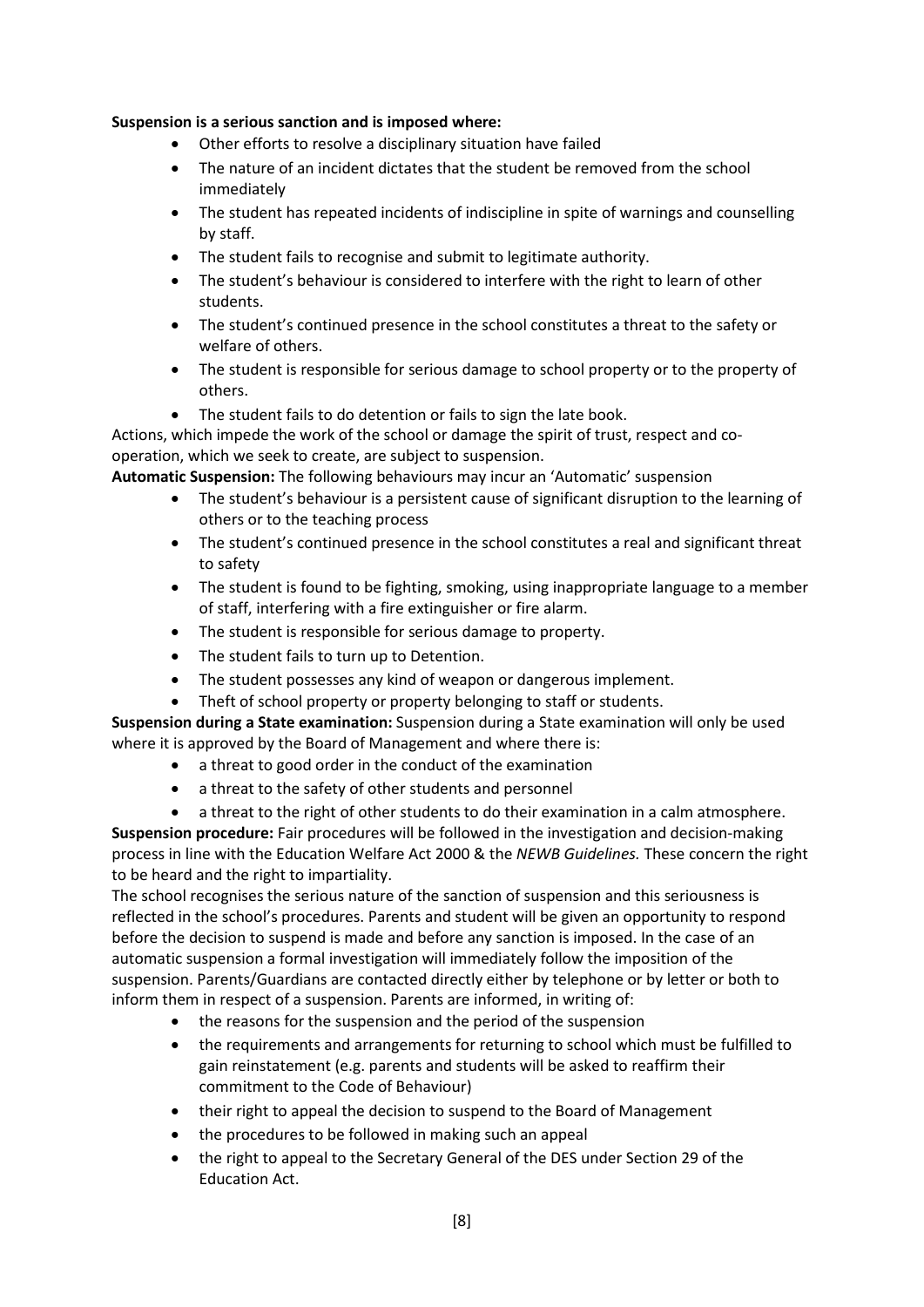Pupils are not dismissed from school unless and until arrangements are made for their safe return to the care of their families. All relevant personnel are required to keep records of all meetings and/or phone calls in connection with the suspension. All suspensions will be reported by the Principal to the Board of Management, with the reasons for and duration of each suspension.

**Reinstatement following Suspension:** Parents/Guardians will be required to meet with the Principal or staff delegated by the Principal to emphasise their parental responsibility in helping the student to behave well and to discuss a plan to change the unacceptable behaviour. Support may be given by the Care Team where deemed necessary.

#### **Expulsion**

Expulsion of a student is a very serious step, and one that will only be taken by the Board of Management in extreme cases of unacceptable behaviour. Fair procedures will be followed in the investigation & decision-making process in line with the Education Welfare Act 2000 & the *NEWB Guidelines (Appendix1).* These concern the right to be heard & the right to impartiality.

**Authority to Expel**: The Board of Management has the authority to expel a student under Sect. 24 of the Education (Welfare) Act 2000.

**The Grounds for Expulsion:** The school will attempt to address misbehaviour and avoid expulsion of a student by:

- Meeting with parents and the student to find ways of helping the student to change their behaviour
- Making sure the student understands the consequences of persistent misbehaviour
- Ensuring that all other options have been tried
- Seeking the assistance of relevant support agencies (e.g. National Educational Psychological Service, Health Service Executive Community Services, the National Behavioural Support Service, Child and Adolescent Mental Health Services, National Council for Special Education).

The decision to expel a student may be taken by the Board of Management in extreme cases of unacceptable behaviour such as:

- The student's behaviour is a persistent cause of significant disruption to the learning of others or to the teaching process
- The student's continued presence in the school constitutes a real and significant threat to safety
- The student is responsible for serious damage to property.
- The student is in possession of, uses, or supplies drugs or illegal substances.
- The student is in possession of a weapon or dangerous implement.

**The grounds for expulsion may be similar to the grounds for suspension** Expulsion is only considered when school authorities have tried a series of interventions, and believe they have exhausted all possibilities for changing a student's behaviour.

#### **The following behaviours may incur an Automatic Expulsion or expulsion for a first offence:**

- A serious threat of violence against another student or member of staff
- Actual violence or physical assault
- Supplying illegal drugs/substances to other students in the school
- Sexual assault

**Expulsion Procedure:** Fair procedures will be followed in the investigation and decision-making process in line with the Education Welfare Act 2000 & the *NEWB Guidelines (Appendix1).* These concern the right to be heard & the right to impartiality.

1. A detailed investigation carried out under the direction of the Principal.

2. A recommendation to the Board of Management by the Principal.

3. Consideration by the Board of Management of the Principal's recommendation; and the holding of a hearing.

4. Board of Management deliberations and actions following the hearing.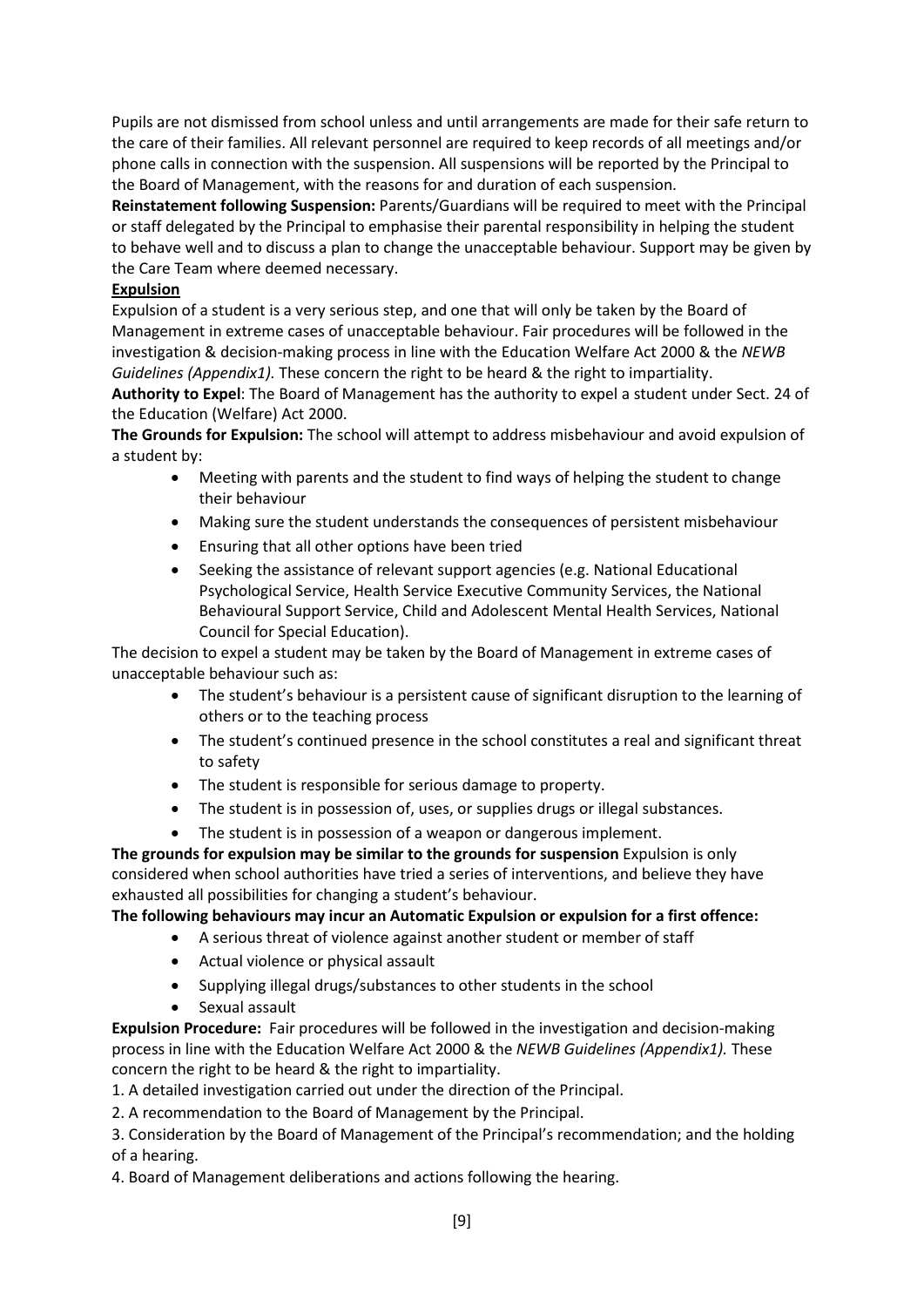- 5. Consultations arranged by the Education Welfare Officer.
- 6. Confirmation of the decision to expel.

The Board of Management is the decision-making body in relation to expulsions. The Board of Management will decide which of the tasks involved in these procedural steps requires separate meetings and which tasks can be accomplished together in a single meeting, consistent with giving parents due notice of meetings and a fair and reasonable time to prepare for a Board hearing. **Step 1: A detailed investigation carried out under the direction of the Principal**  The Principal will:

- Inform the student and their parents about the details of the alleged misbehaviour, how it will be investigated and that it could result in expulsion. *Parents will be informed in writing of the alleged misbehaviour to ensure they are clear about what their daughter is alleged to have done and to underline the seriousness with which the school views the alleged misbehaviour.*
- Give parents and the student every opportunity to respond to the complaint of serious misbehaviour before a decision is made and before a sanction is imposed.

#### **Step 2: A recommendation to the Board of Management by the Principal**

Where the Principal forms a view, based on the investigation of the alleged misbehaviour, that expulsion may be warranted, the Principal makes a recommendation to the Board of Management to consider expulsion.

The Principal will:

- Inform the parents and the student that the Board of Management is being asked to consider expulsion
- Ensure that parents have records of: the allegations against the student; the investigation; and written notice of the grounds on which the Board of Management is being asked to consider expulsion
- Provide the Board of Management with the same comprehensive records as are given to parents
- Notify the parents of the date of the hearing by the Board of Management and invite them to that hearing
- Advise the parents that they can make a written and oral submission to the Board of Management
- Ensure that parents have enough notice to allow them to prepare for the hearing.

### **Step 3: Consideration by the Board of Management of the Principal's recommendation; and the holding of a hearing**

The Board will:

- Review all documentation and the circumstances of the case.
- Ensure that no party who has had any involvement with the circumstances of the case is part of the Board's deliberations.

The Hearing:

The Board meeting for the purpose of the hearing will be properly conducted in accordance with Board procedures. **This is not a court of law and** the BOM will not allow representation by persons of legal authority.

At the hearing the Principal and the parents, or a student aged eighteen years or over, will put their case to the Board in each other's presence.

Each party will be allowed to question the evidence of the other party directly.

The meeting may also be an opportunity for parents to make their case for lessening the sanction. In the conduct of the hearing the Board will strive to be, and be seen to be, impartial as between the Principal and the student.

After both sides have been heard, the Board will ensure that neither the Principal nor parents are present during its deliberations.